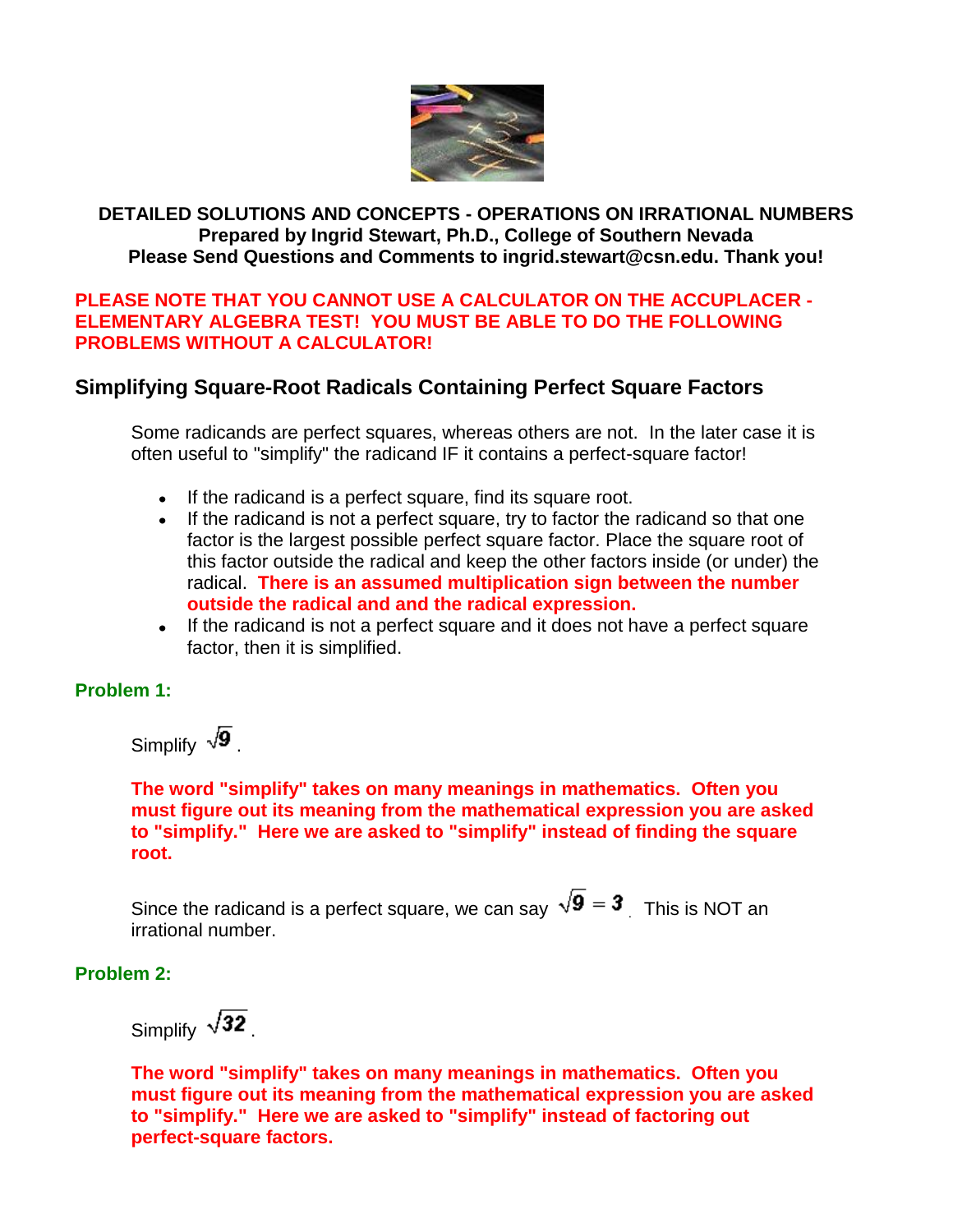Here the radicand is not a perfect square. However, we know that we can write the radicand as a product as follows:

$$
\sqrt{32}=\sqrt{16\cdot 2}
$$

Since we know that *16* is a perfect square and it is also the largest perfect square factor of the radicand, we can now simplify the square root.

That is,  $\sqrt{32} = 4\sqrt{2}$  in simplified form.

Please note that  $4\sqrt{2}$  means 4 times the  $\sqrt{2}$ .

### **Problem 3:**

Simplify  $\sqrt{18}$ .

Here the radicand is not a perfect square. However, we know that we can write the radicand as a product as follows:

# $\sqrt{18} = \sqrt{9.2}$

Since we know that *9* is a perfect square and it is also the largest perfect square factor of the radicand, we can now simplify the square root.

That is,  $\sqrt{18} = 3\sqrt{2}$  in simplified form.

### **Problem 4:**

Simplify  $\sqrt{75}$ .

Here the radicand is not a perfect square. However, we know that we can write the radicand as a product as follows:

$$
\sqrt{75}=\sqrt{25\cdot 3}
$$

Since we know that *25* is a perfect square and it is also the largest perfect square factor of the radicand, we can now simplify the square root.

That is,  $\sqrt{75} = 5\sqrt{3}$  in simplified form.

### **Problem 5:**

Simplify  $\sqrt{12}$ .

Here the radicand is not a perfect square. However, we know that we can write the radicand as a product as follows: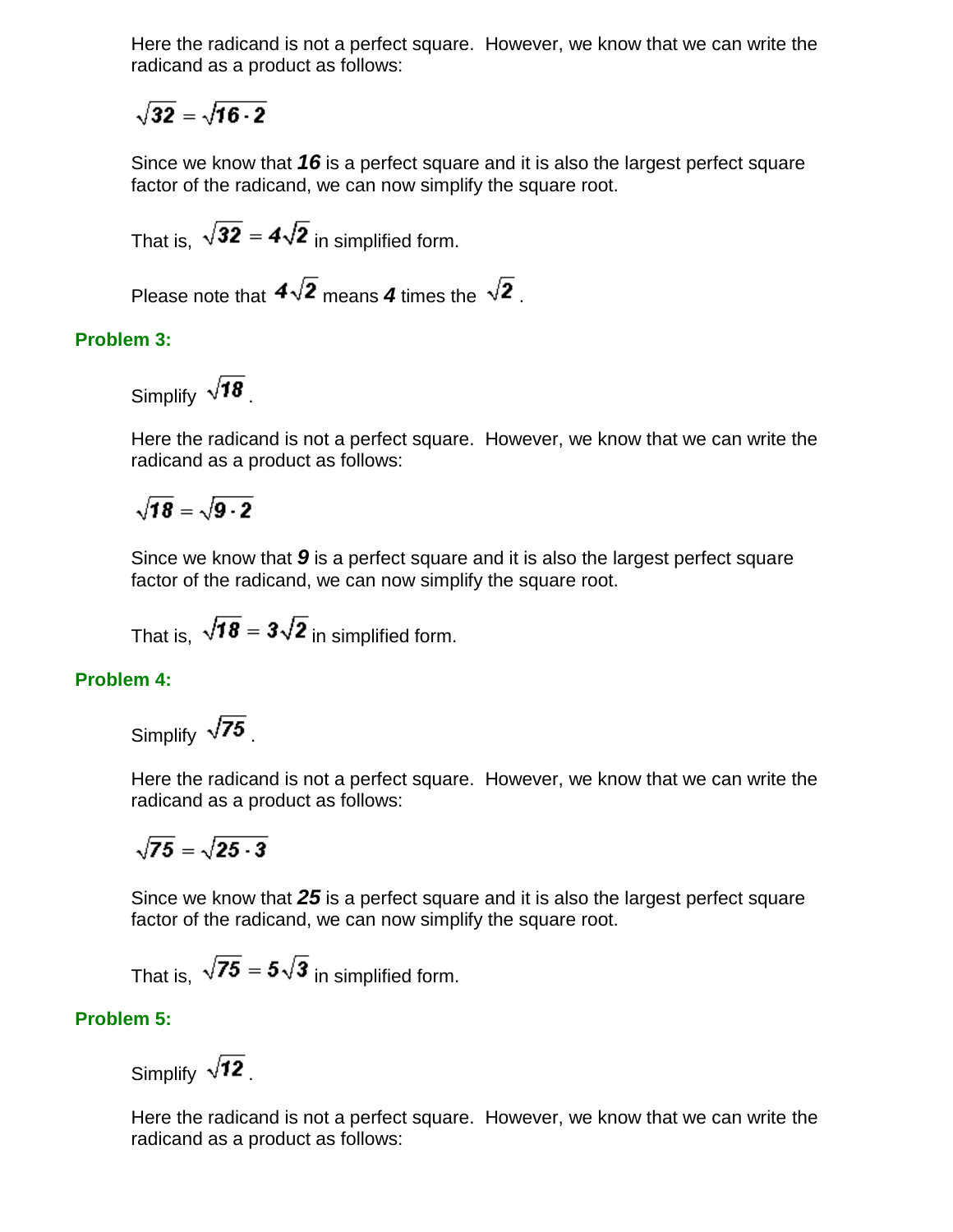$$
\sqrt{12}=\sqrt{4\cdot 3}
$$

Since we know that *4* is a perfect square and it is also the largest perfect square factor of the radicand, we can now simplify the square root.

That is,  $\sqrt{12} = 2\sqrt{3}$  in simplified form.

### **Problem 6:**

Simplify  $\sqrt{54}$ .

Here the radicand is not a perfect square. However, we know that we can write the radicand as a product as follows:

$$
\sqrt{54}=\sqrt{9\cdot 6}
$$

Since we know that *9* is a perfect square and it is also the largest perfect square factor of the radicand, we can now simplify the square root.

That is,  $\sqrt{54} = 3\sqrt{6}$  in simplified form.

### **Adding and Subtracting Square-Root Radicals**

- Add or subtract the coefficients of like radicals.
- Use the common radical as a factor in the solution.

### **Problem 7:**

Add  $4\sqrt{5}$  +  $2\sqrt{5}$  and simplify, if possible.

**The word "simplify" takes on many meanings in mathematics. Often you must figure out its meaning from the mathematical expression you are asked to "simplify." Here we are asked to "simplify" instead of factoring perfectsquare factors out of the sum.**

Since both terms have the same radical we can add their coefficient to get

$$
4\sqrt{5} + 2\sqrt{5} = (4+2)\sqrt{5} = 6\sqrt{5}
$$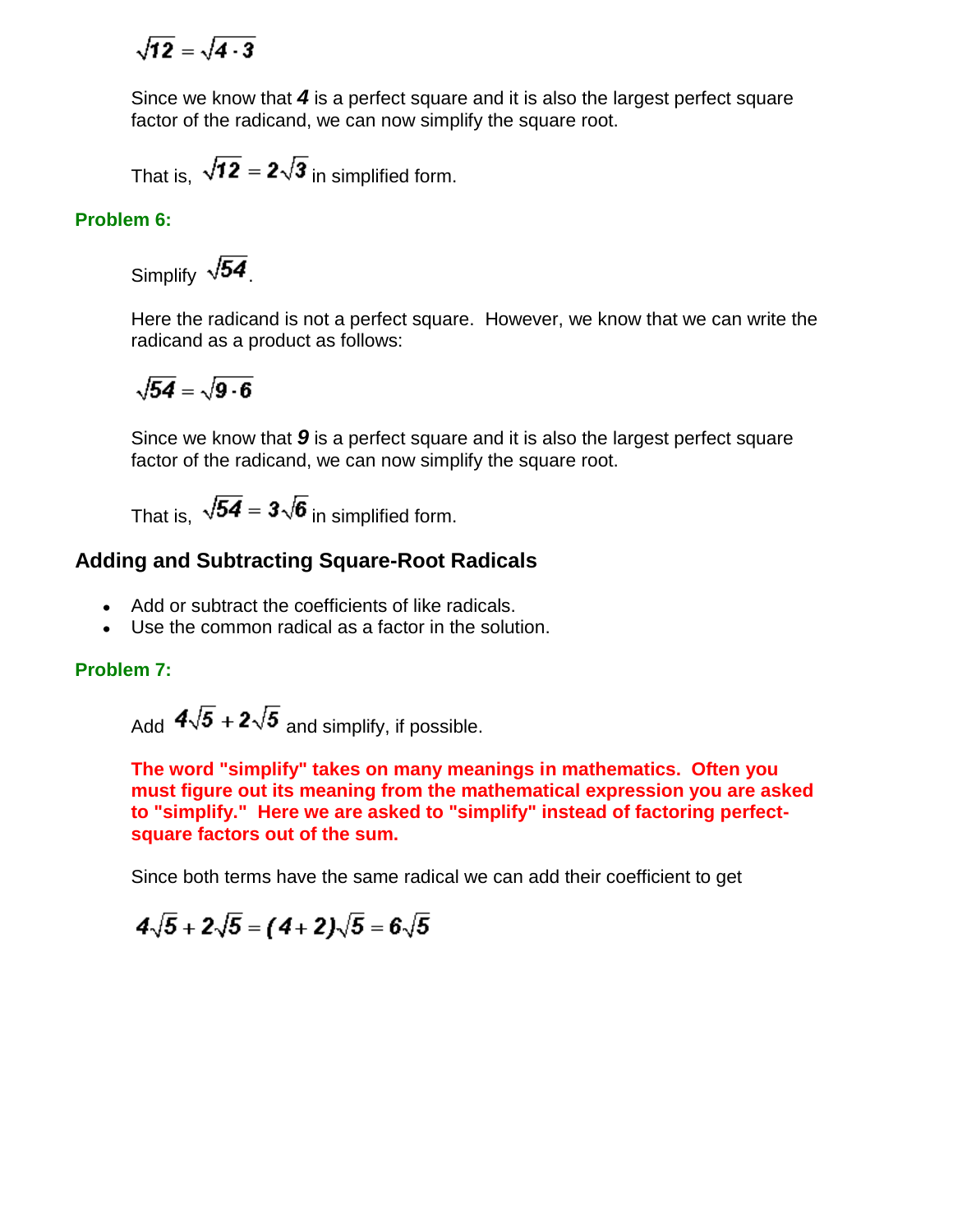Add  $2\sqrt{3} + \sqrt{3}$  and simplify, if possible.

Please note that there is an implied coefficient of 1 in front of  $\sqrt{3}$ . It is NOT customary to write it. However, it must be used in addition and subtraction!

Since both terms have the same radical we can add their coefficient to get

$$
2\sqrt{3} + \sqrt{3} = (2 + 1)\sqrt{3} = 3\sqrt{3}
$$

**Problem 9:**

Combine the "like" radicals in  $4\sqrt{13} + 8\sqrt{11} - 2\sqrt{13} - 15\sqrt{11}$  and simplify, if possible.

**The word "simplify" takes on many meanings in mathematics. Often you must figure out its meaning from the mathematical expression you are asked to "simplify." Here we are asked to "simplify" instead of factoring perfectsquare factors out of the result.**

Let's rearrange the expression as follows and then combine the terms with like radicals. That is,

$$
4\sqrt{13}-2\sqrt{13}+8\sqrt{11}-15\sqrt{11}=2\sqrt{13}-7\sqrt{11}
$$

Please note that we cannot add the coefficients of the final difference! There are no like radicals and the radicands are prime numbers.

### **Problem 10:**

Subtract  $\mathbf{5} - \sqrt{\mathbf{5}}$  and simplify, if possible.

### **The word "simplify" takes on many meanings in mathematics. Often you must figure out its meaning from the mathematical expression you are asked to "simplify." Here we are asked to "simplify" instead of factoring perfectsquare factors out of the difference.**

No simplification can take place. The only thing that could be done is to change the radical to a rounded decimal number and then subtract.

### **Problem 11:**

Subtract  $\sqrt{7} - \sqrt{13}$  and simplify, if possible.

No simplification can take place. The only thing that could be done is to change the radicals to rounded decimal numbers and then subtract.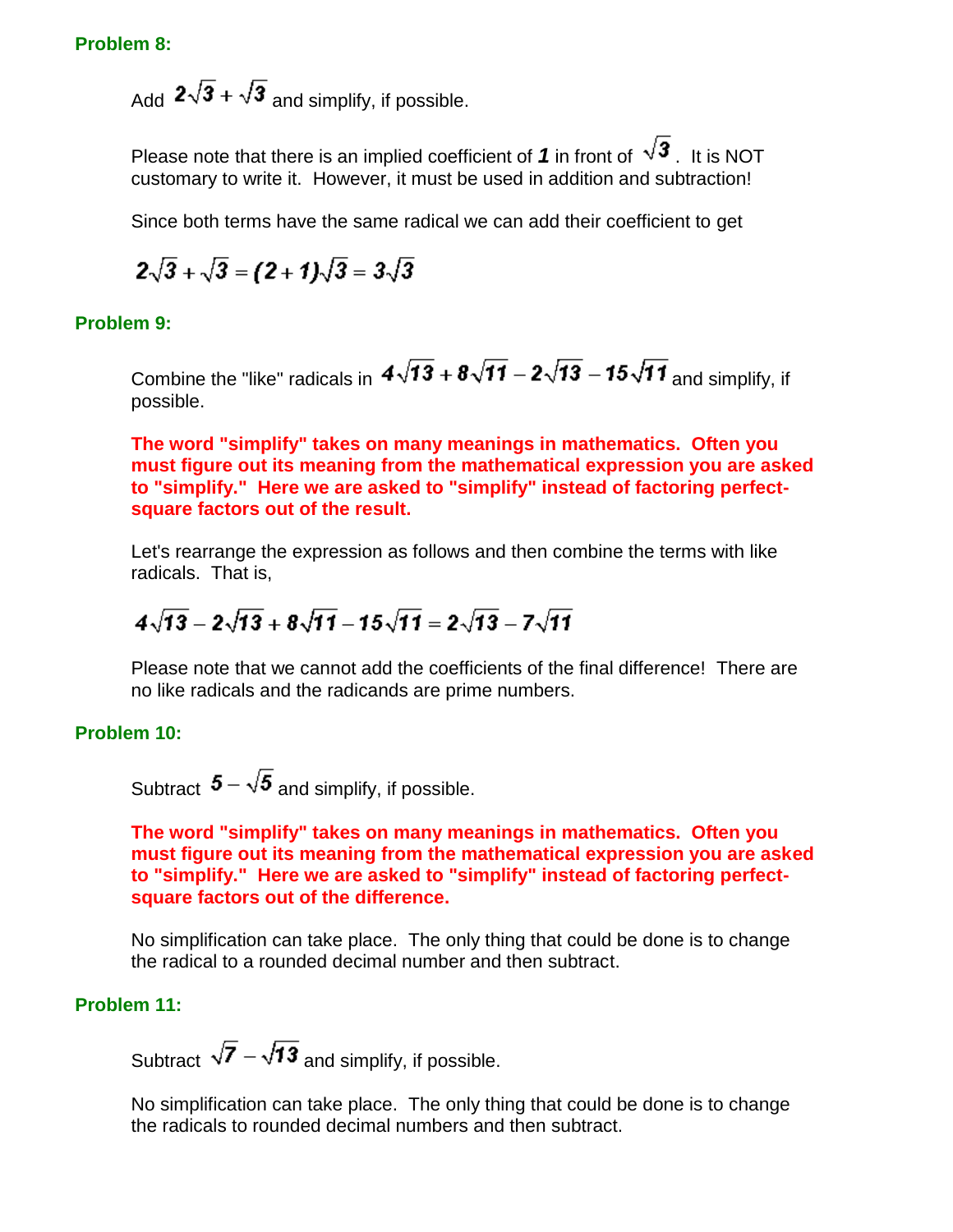#### **Problem 12:**

Add  $4\sqrt{5} + 2\sqrt{20}$  and simplify, if possible.

There are no like radicals. However, *20* is NOT a prime number, therefore, we can simplify the second radical to see if we end up with a sum of like radicals.

 $\sqrt{20} = \sqrt{4 \cdot 5} = 2\sqrt{5}$  and we find that we DO have like radicals when simplifying!

Now we can write

$$
4\sqrt{5} + 2\sqrt{4\cdot 5} = 4\sqrt{5} + 2\cdot 2\sqrt{5}
$$

$$
= 4\sqrt{5} + 4\sqrt{5}
$$

$$
= 8\sqrt{5}
$$

**Problem 13:**

Subtract  $\sqrt{2} - 5\sqrt{32}$  and simplify, if possible.

There are no like radicals. However, *32* is NOT a prime number, therefore, we can simplify the second radical to see if we end up with a difference of like radicals.

 $\sqrt{32} = \sqrt{16 \cdot 2} = 4\sqrt{2}$  and we find that we do have like radicals when simplifying!

Now we can write

$$
\sqrt{2} - 5\sqrt{16 \cdot 2} = \sqrt{2} - 5 \cdot 4\sqrt{2} \\
 = \sqrt{2} - 20\sqrt{2} \\
 = -19\sqrt{2}
$$

Please note that there is an implied coefficient of 1 in front of  $\sqrt{2}$ . It is NOT customary to write it. However, it must be used in addition and subtraction!

#### **Problem 14:**

Subtract  $5\sqrt{11} + 2\sqrt{18}$  and simplify, if possible.

There are no like radicals. However, *18* is NOT a prime number, therefore, we can simplify the second radical to see if we end up with a sum of like radicals.

 $\sqrt{18} = \sqrt{9 \cdot 2} = 3\sqrt{2}$  and we find that we still DO NOT have like radicals when simplifying!

However, we might want to write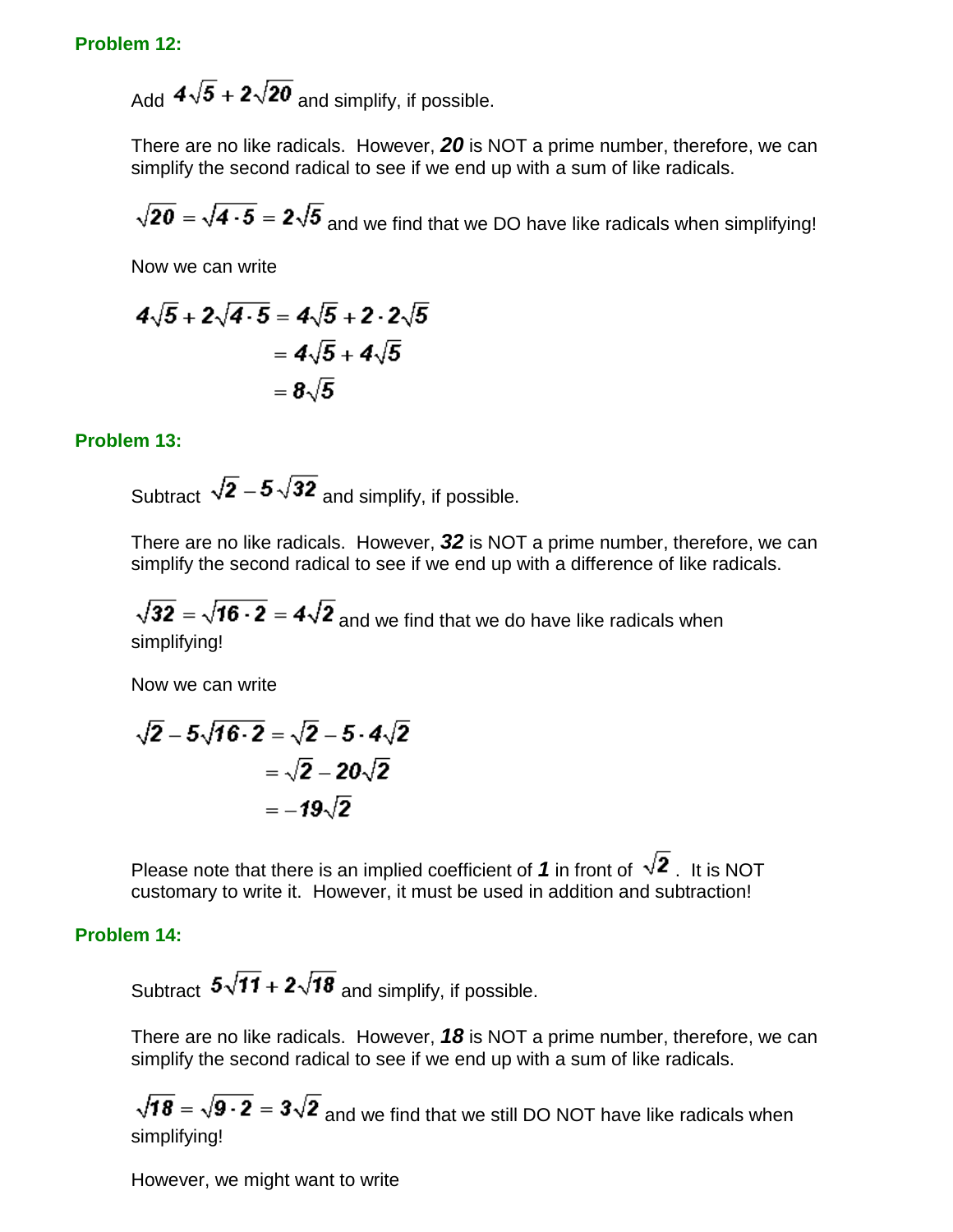$$
5\sqrt{11} + 2\sqrt{18} = 5\sqrt{11} + 2 \cdot 3\sqrt{2} = 5\sqrt{11} + 6\sqrt{2}
$$

Please note that we cannot add the coefficients of the final difference! There are no like radicals and the radicands are now prime numbers.

### **Multiplying Square-Root Radicals**

- Multiply the coefficients.
- Multiply the radicands.
- Simplify, if possible.

Symbolically, this can be stated as  $a\sqrt{b} \cdot c\sqrt{d} = ac\sqrt{bd}$ .

### **Problem 15:**

Multiply  $\sqrt{7} \cdot \sqrt{13}$  and simplify, if possible.

**The word "simplify" takes on many meanings in mathematics. Often you must figure out its meaning from the mathematical expression you are asked to "simplify." Here we are asked to "simplify" instead of factoring perfectsquare factors out of the product.**

The coefficients are both 1. But we can multiply the radicands as follows:

 $\sqrt{7 \cdot 13} = \sqrt{91}$ . The radical cannot be simplified because **91** is a prime number.

### **Problem 16:**

,  $\sqrt{\frac{7}{2}} \cdot \sqrt{\frac{2}{5}}$  and simplify, if possible.

The coefficients are both 1. But we can multiply the radicands as follows:

 $\sqrt{\frac{7}{2} \cdot \frac{2}{5}} = \sqrt{\frac{14}{10}}$ . The product can be reduced!

t is,  $\sqrt{\frac{14}{10}} = \sqrt{\frac{7}{5}}$  which cannot be simplified.

### **Problem 17:**

Multiply  $3\sqrt{5} \cdot 2\sqrt{7}$  and simplify, if possible.

The coefficients are 3 and 2. Therefore, they need to be multiplied as well as the radicands.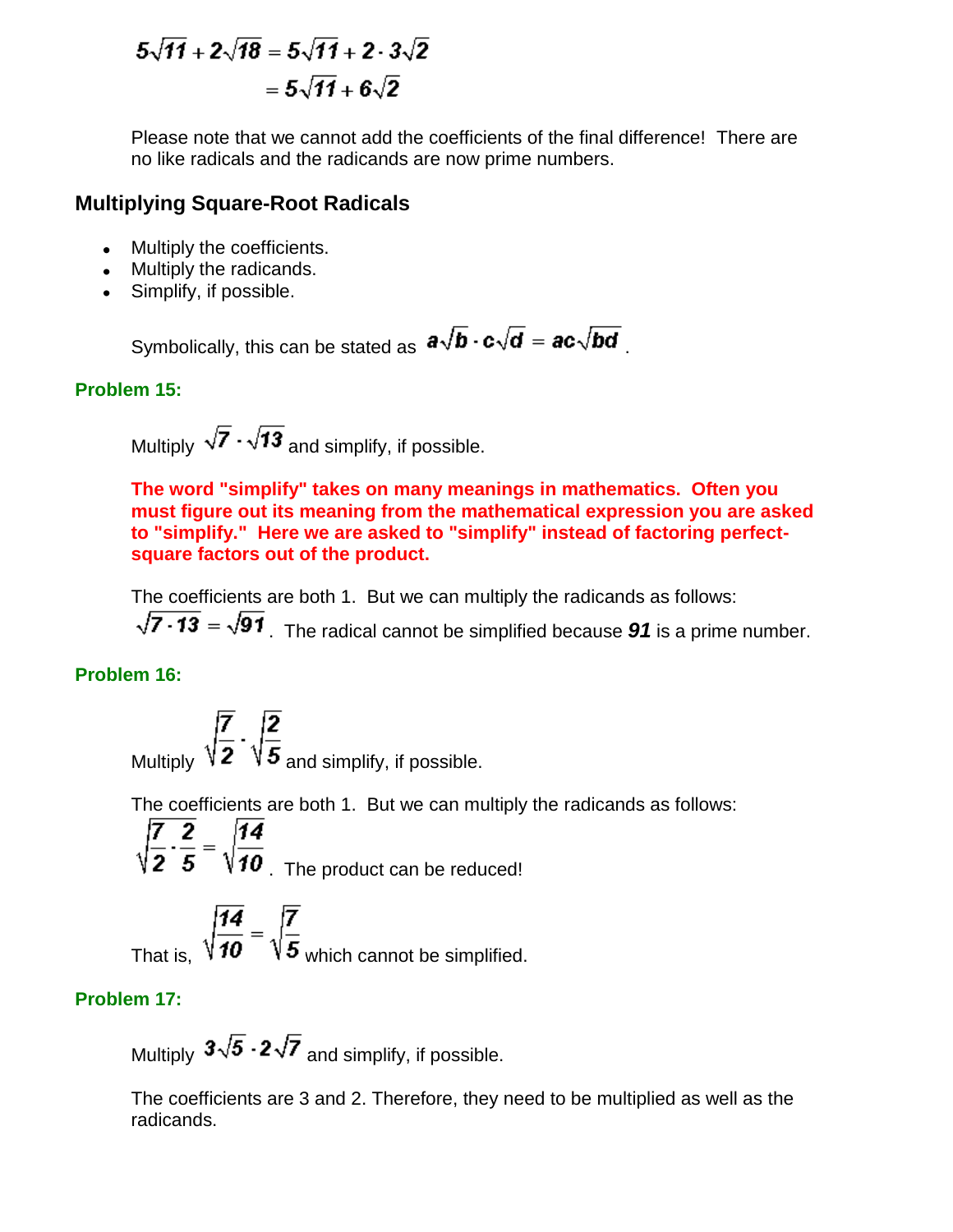That is,  $3 \cdot 2\sqrt{5} \cdot \sqrt{7} = 6\sqrt{5 \cdot 7} = 6\sqrt{35}$ . The radical cannot be simplified because *35* does not have any factors that are perfect squares.

#### **Problem 18:**

Multiply  $4\sqrt{3} \cdot 2\sqrt{20}$  and simplify, if possible.

The coefficients are 4 and 2. Therefore, they need to be multiplied as well as the radicands.

That is,  $4 \cdot 2\sqrt{3} \cdot \sqrt{20} = 8\sqrt{3 \cdot 20} = 8\sqrt{60}$ . The radical is NOT a prime number and we may be able to simplify it.

That is,

$$
8\sqrt{60} = 8\sqrt{4.15}
$$

$$
= 8.2\sqrt{15}
$$

$$
= 16\sqrt{15}
$$

**Problem 19:**

Multiply  $\sqrt{11} \cdot \sqrt{11}$  and simplify, if possible.

$$
\sqrt{11 \cdot 11} = \sqrt{11^2} \text{ and } (11^2)^{\frac{1}{2}} = 11^{2 \left(\frac{1}{2}\right)} = 11
$$

**NOTE: Whenever you multiply a radical by itself, the solution is ALWAYS the radicand!**

#### **Problem 20:**

Multiply  $(3+\sqrt{3})(4+\sqrt{3})$  and simplify, if possible.

Here we have to use the *FOIL* process. Remember that FOIL stands for First Product, Outer Product, Inner Product, and Last Product.

That is,

$$
F = O I L
$$
  
12 + 3 $\sqrt{3}$  + 4 $\sqrt{3}$  +  $\sqrt{3}$  -  $\sqrt{3}$  = 12 + 7 $\sqrt{3}$  +  $\sqrt{9}$   
= 12 + 7 $\sqrt{3}$  + 3  
= 15 + 7 $\sqrt{3}$ 

Please note that the two middle products have like radicands that is why we added their coefficients!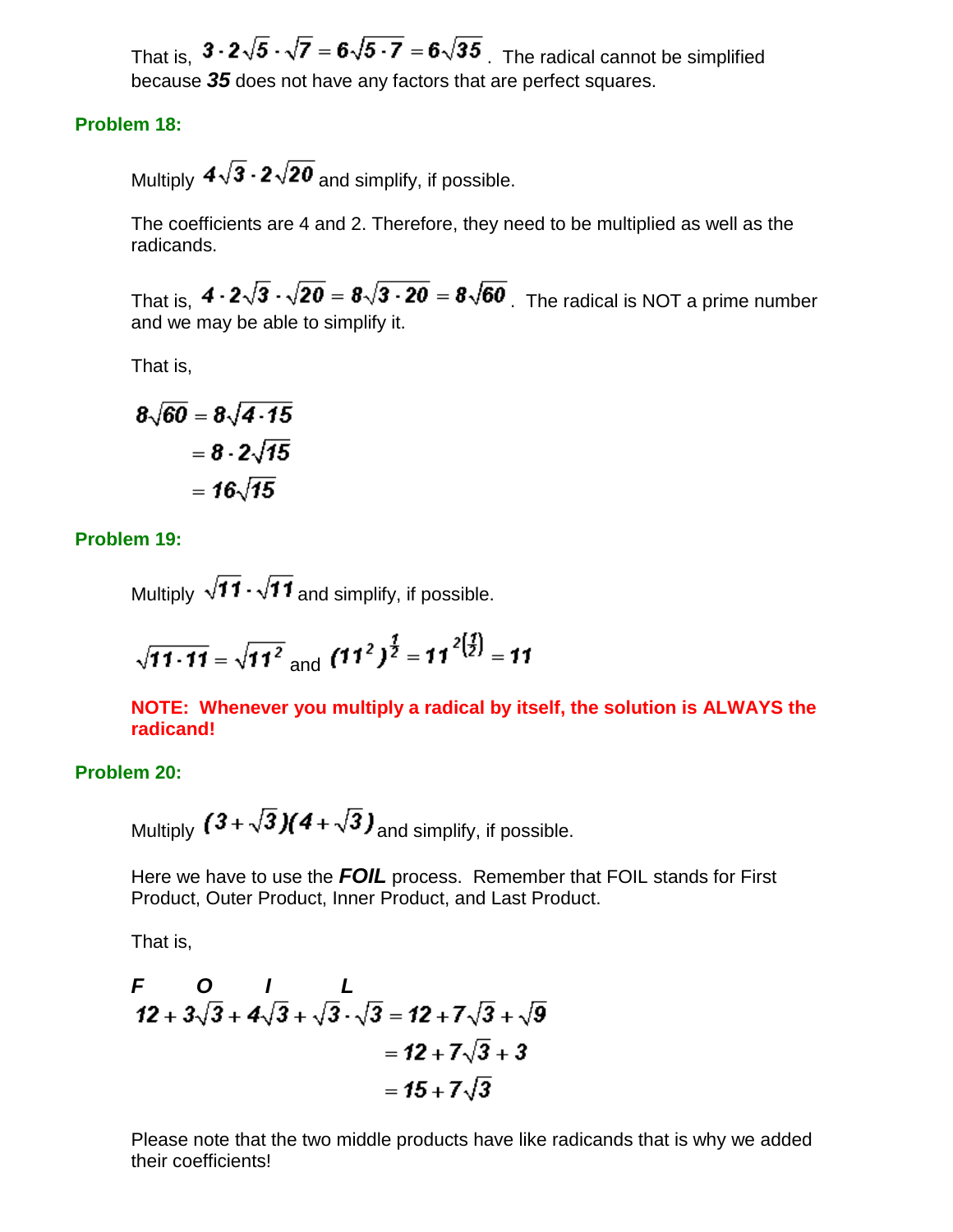### **Problem 21:**

Multiply  $\left(\sqrt{7} + \sqrt{5}\right)\left(\sqrt{7} - \sqrt{5}\right)$  and simplify, if possible.

Here we have to use the *FOIL* process again.

$$
\begin{array}{cc}\nF & O & I & L \\
\sqrt{7} \cdot \sqrt{7} + \sqrt{7} \cdot \sqrt{5} - \sqrt{5} \cdot \sqrt{7} - \sqrt{5} \cdot \sqrt{5}\n\end{array}
$$

Please note the following:  $\sqrt{7} \cdot \sqrt{5} = \sqrt{5} \cdot \sqrt{7}$ 

Since the two middle products have the same value, they cancel each other out when one is subtracted from the other!

Therefore, we get

$$
\sqrt{49}-\sqrt{25}=7-5
$$

$$
=2
$$

### **Dividing Square-Root Radicals**

- Divide the coefficients.
- Divide the radicands.
- Simplify, if possible.

$$
\frac{a\sqrt{b}}{c\sqrt{d}}=\frac{a}{c}\sqrt{\frac{b}{d}}
$$

Symbolically, this can be stated as  $C_V$ 

**Problem 22:**

 $\sqrt{12}$ Divide  $\overline{\sqrt{2}}$  and simplify, if possible.

**The word "simplify" takes on many meanings in mathematics. Often you must figure out its meaning from the mathematical expression you are asked to "simplify." Here we are asked to "simplify" instead of factoring perfectsquare factors out of the quotient.**

$$
\sqrt{\frac{12}{2}} = \sqrt{6}
$$

The radical cannot be simplified because *6* does not contain a perfectsquare factor.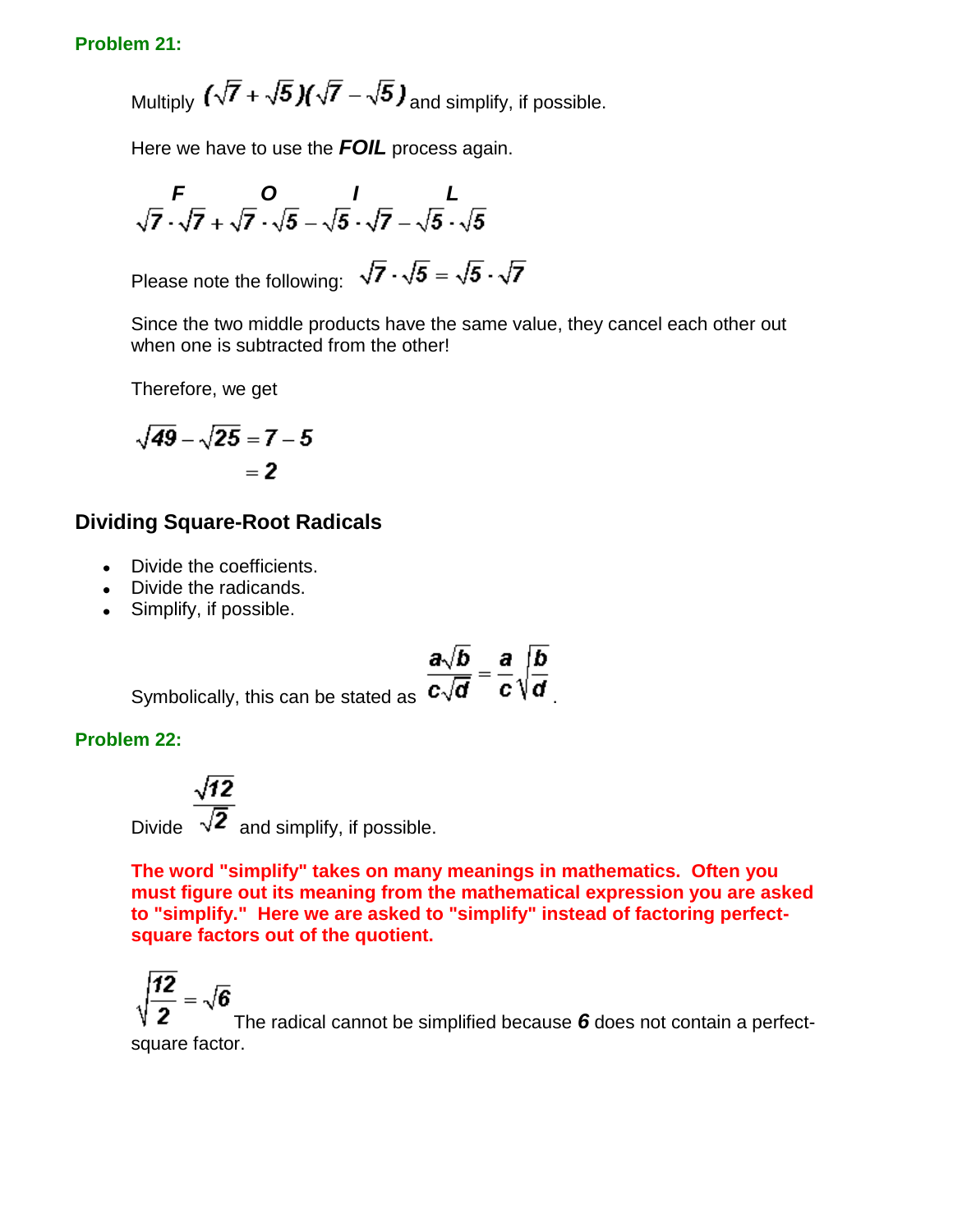### **Problem 23:**

 $3\sqrt{6}$ 

Divide  $\overline{6}$  and simplify, if possible.

The coefficient *3* in the numerator and the denominator *6* can be divided (or reduced) because they are both outside the radical. **NOTE: You cannot divide the 6 under the radical by the 6 in the denominator!**

 $\sqrt{6}$ 

We get 2. The coefficient 1 in the numerator is implied! The radical cannot be simplified because *6* does not contain a perfect-square factor.

**Problem 24:**

 $\frac{5\sqrt{20}}{\sqrt{10}}$  and simplify, if possible.

We get  $5\sqrt{\frac{20}{10}} = 5\sqrt{2}$ . The radical cannot be simplified because 2 is a prime number.

# **Rationalizing a Denominator containing an Irrational Square-Root Radical**

- Multiply the denominator by itself.
- To preserve the value of the fraction, multiply the numerator by the same number.
- Simplify all radicals and reduce the resulting fraction, if possible.

**NOTE: In Steps 1 and 2 above, we have actually multiplied the fraction by an equivalent of the number 1!**

**Problem 25:**

Rationalize the denominator in  $\overline{7\sqrt{11}}$  and simplify, if possible.

$$
\frac{5}{7\sqrt{11}} \cdot \frac{\sqrt{11}}{\sqrt{11}} = \frac{5\sqrt{11}}{7\sqrt{11}\cdot\sqrt{11}} = \frac{5\sqrt{11}}{7(11)} = \frac{5\sqrt{11}}{7}
$$

The radical cannot be simplified because *11* is a prime number.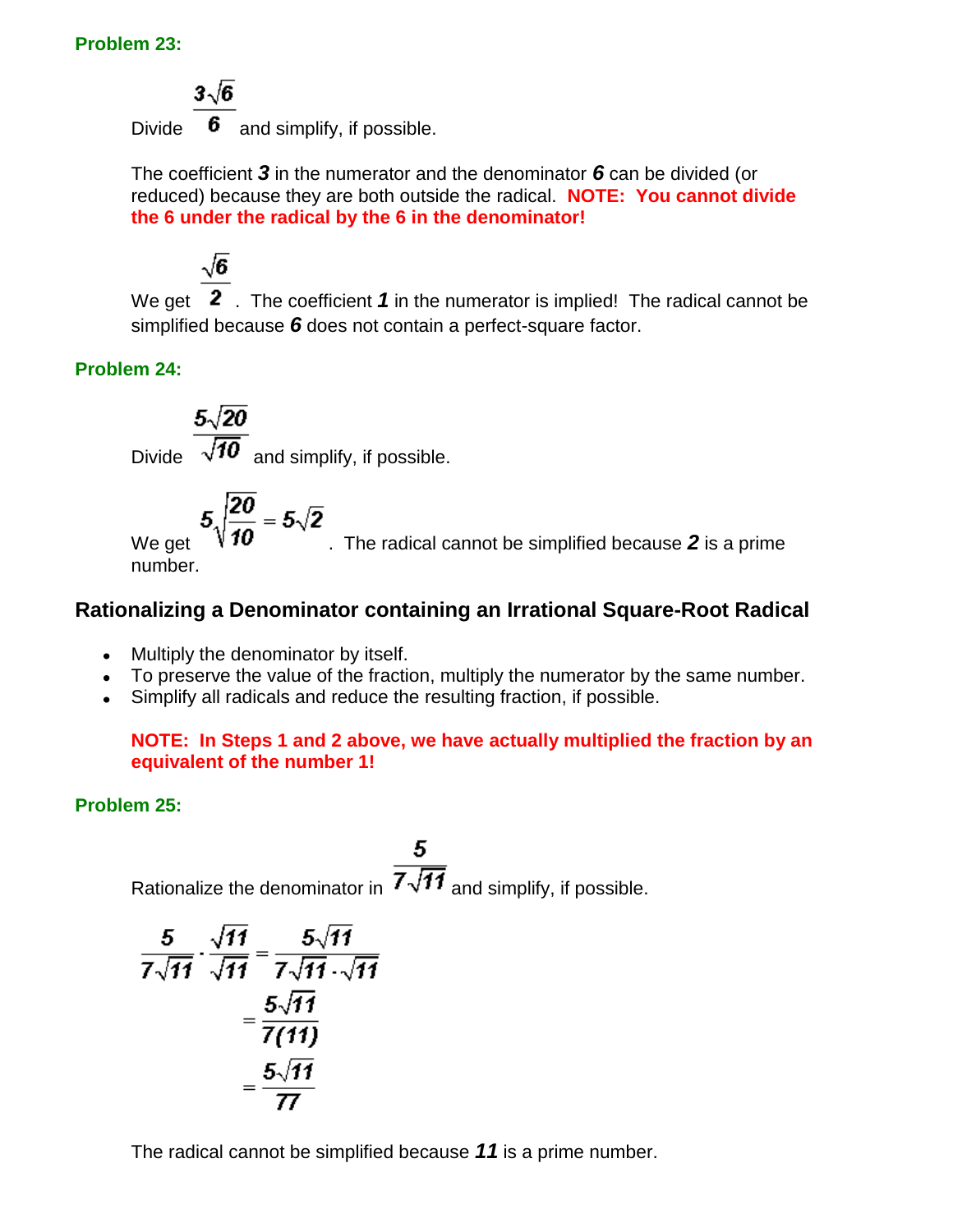Remember that 
$$
\sqrt{11 \cdot 11} = \sqrt{11^2}
$$
 and  $(11^2)^{\frac{1}{2}} = 11^{2(\frac{1}{2})} = 11$ . Also,  $\frac{\sqrt{11}}{\sqrt{11}} = 1$ 

**NOTE: You cannot divide the 77 in the denominator by the 11 in the radical! Problem 26:**

4 Rationalize the denominator in  $\overline{\sqrt{6}}$  and simplify, if possible.

$$
\frac{4}{\sqrt{6}} \cdot \frac{\sqrt{6}}{\sqrt{6}} = \frac{4\sqrt{6}}{\sqrt{36}}
$$

$$
= \frac{4\sqrt{6}}{6}
$$

. The radical cannot be simplified because *6* does not contain a perfect-square factor.

### **NOTE: You cannot divide the 6 under the radical by the 6 in the denominator!**

However, the coefficient *4* in the numerator and the denominator *6* can be reduced because they are both outside the radical.

 $4\sqrt{6}$  $2\sqrt{6}$ That is,  $\overline{6}$  can be written as  $\overline{3}$  You cannot divide the 6 under the **radical by the 3 in the denominator!**

**Problem 27:**

5 Rationalize the denominator in  $\overline{\sqrt{\mathbf{x}}}$  and simplify, if possible.

$$
\frac{5}{\sqrt{x}} \cdot \frac{\sqrt{x}}{\sqrt{x}} = \frac{5\sqrt{x}}{x}
$$

**NOTE: You cannot divide the x under the radical by the x in the denominator!**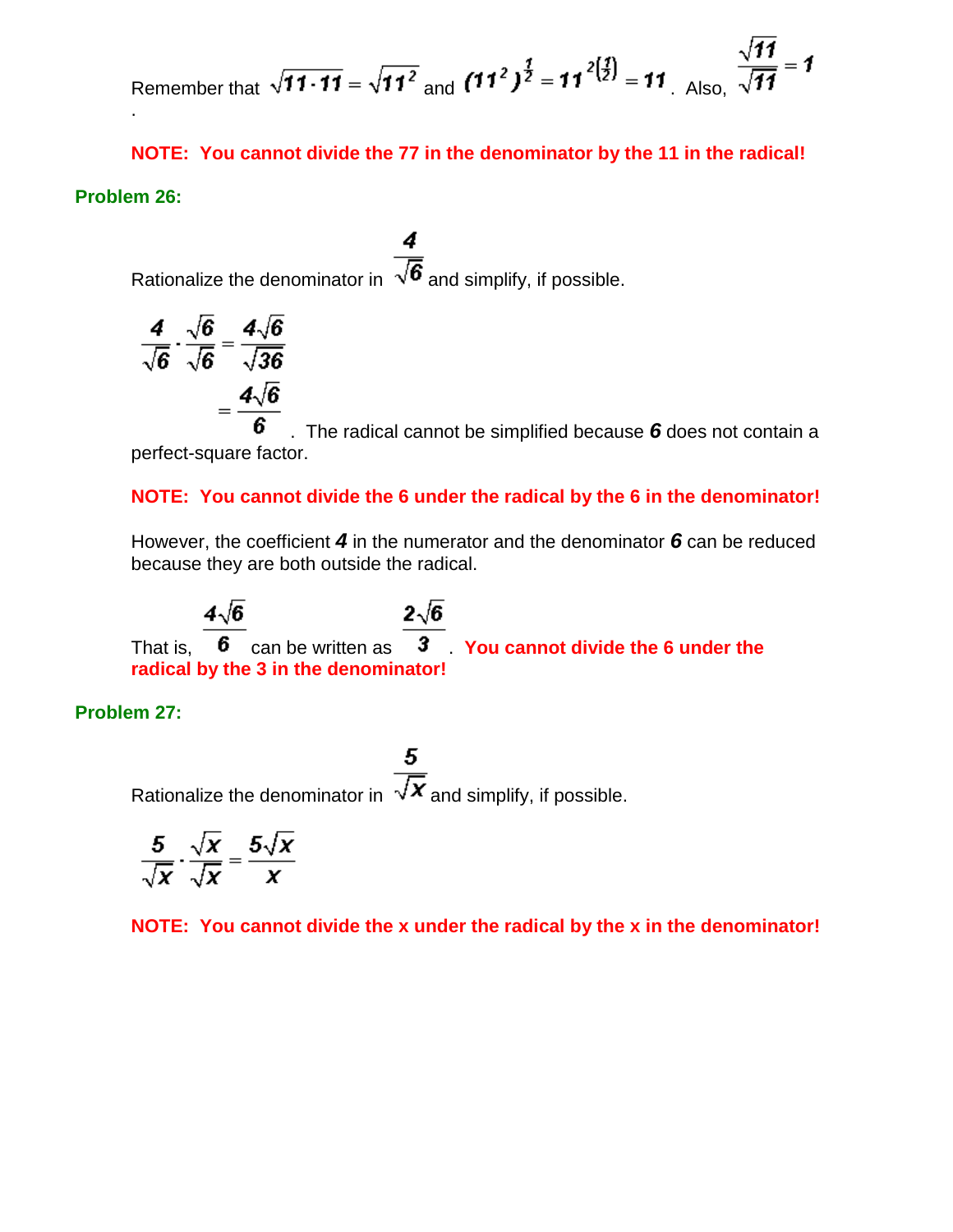#### **Problem 28:**

 $\sqrt{13}$ Rationalize the denominator in  $\overline{\sqrt{3}}$  and simplify, if possible.

$$
\frac{\sqrt{13}}{\sqrt{3}} \cdot \frac{\sqrt{3}}{\sqrt{3}} = \frac{\sqrt{39}}{\sqrt{9}}
$$

$$
= \frac{\sqrt{39}}{3}
$$

The radical cannot be simplified because *39* does not contain a perfect-square factor.

**NOTE: You cannot divide the 39 under the radical by the 3 in the denominator!**

### **Problem 29:**

1 Rationalize the denominator in  $\sqrt{2}$  and simplify, if possible.

$$
\frac{1}{\sqrt{2}} \cdot \frac{\sqrt{2}}{\sqrt{2}} = \frac{\sqrt{2}}{\sqrt{4}}
$$

$$
= \frac{\sqrt{2}}{2}
$$

The radical cannot be simplified because *2* is a prime number.

**NOTE: You cannot divide the 2 under the radical by the 2 in the denominator!**

### **Problem 30:**

Rationalize the denominator in  $\sqrt{\frac{7}{5}}$  and simplify, if possible.

First we need to be aware of the following:

$$
\sqrt{\frac{7}{5}} = \frac{\sqrt{7}}{\sqrt{5}}
$$

Now we can rationalize the denominator as usual.